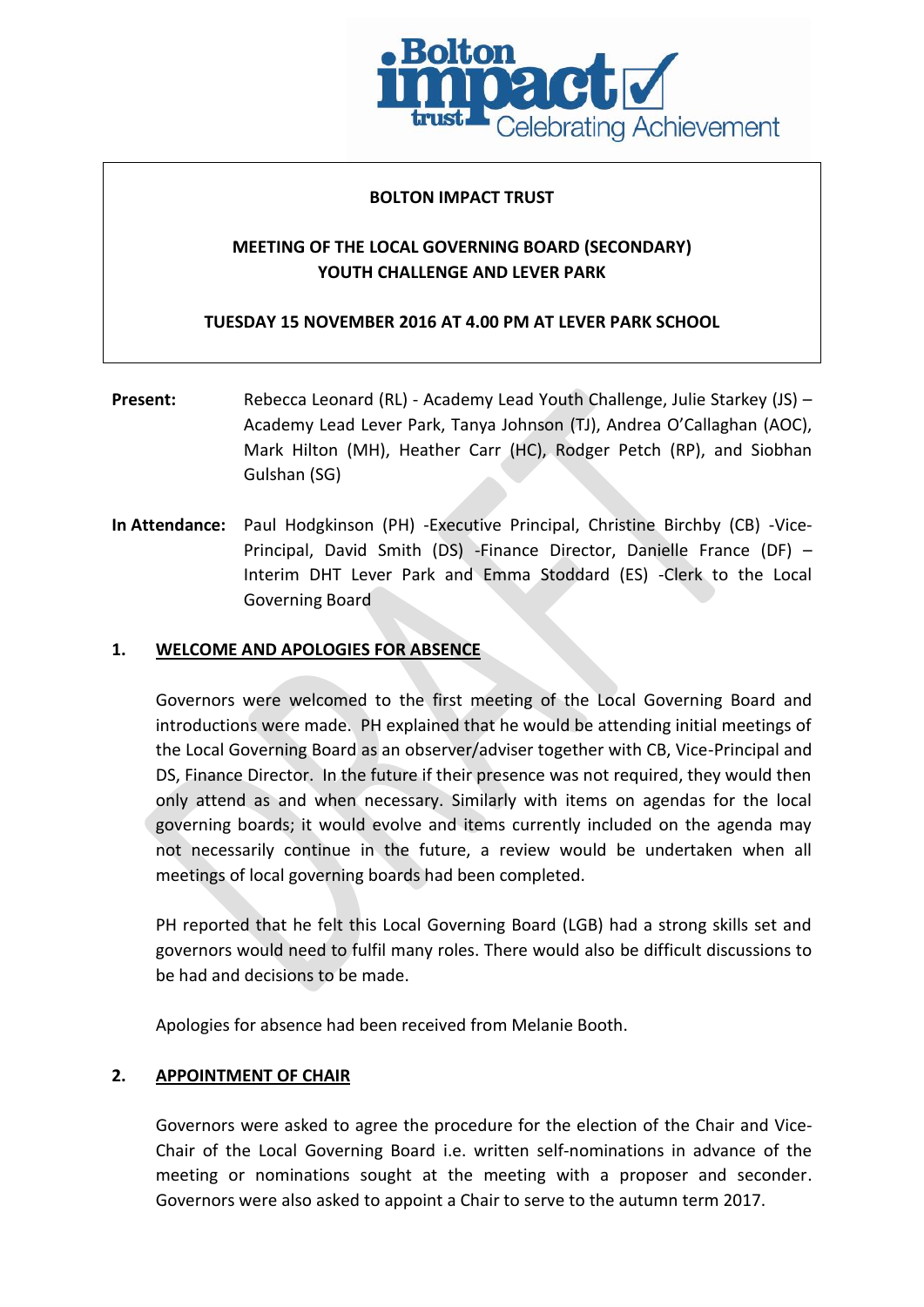Governors felt that it would be appropriate to defer the appointment of a Chair and Vice-Chair to the next meeting to provide time for governors to consider the positions. Following further discussion it was:

## **Agreed:**

- i) that written self-nominations in advance of the meeting be requested for all nominations for Chair and Vice-Chair;
- ii) that nominations be requested from all governors prior to the next meeting (spring term) for the appointment of a Chair and Vice-Chair of the Local Governing Board (Secondary)
- iii) that Heather Carr be appointed Chair of Local Governing Board (Secondary) for this meeting.

## **HEATHER CARR IN THE CHAIR**

# **3. APPOINTMENT OF VICE- CHAIR**

Appointment arrangements for Vice-Chair had been included in the discussions for the appointment of Chair (Item 2).

## **4. DECLARATION OF INTEREST**

## 4.1 Register of Business Interests

In accordance with the academies financial handbook entries in the Academy Trust's Register of Business Interests were to be reviewed annually. All members of the Local Governing Board and the Executive Principal were asked to complete the pro-forma and return this to David Smith to be retained at the Youth Challenge Centre (Head Office of the Bolton Impact Trust).

## 4.2 Declarations of Interest

No declarations of pecuniary interest or conflict of interest were made.

## **5. MEMBERSHIP / GOVERNANCE ISSUES**

Governors noted the proposed governance model document as circulated with the agenda which included a breakdown of each governor together with their previous involvement with the establishments of the Trust and their experience and skills. PH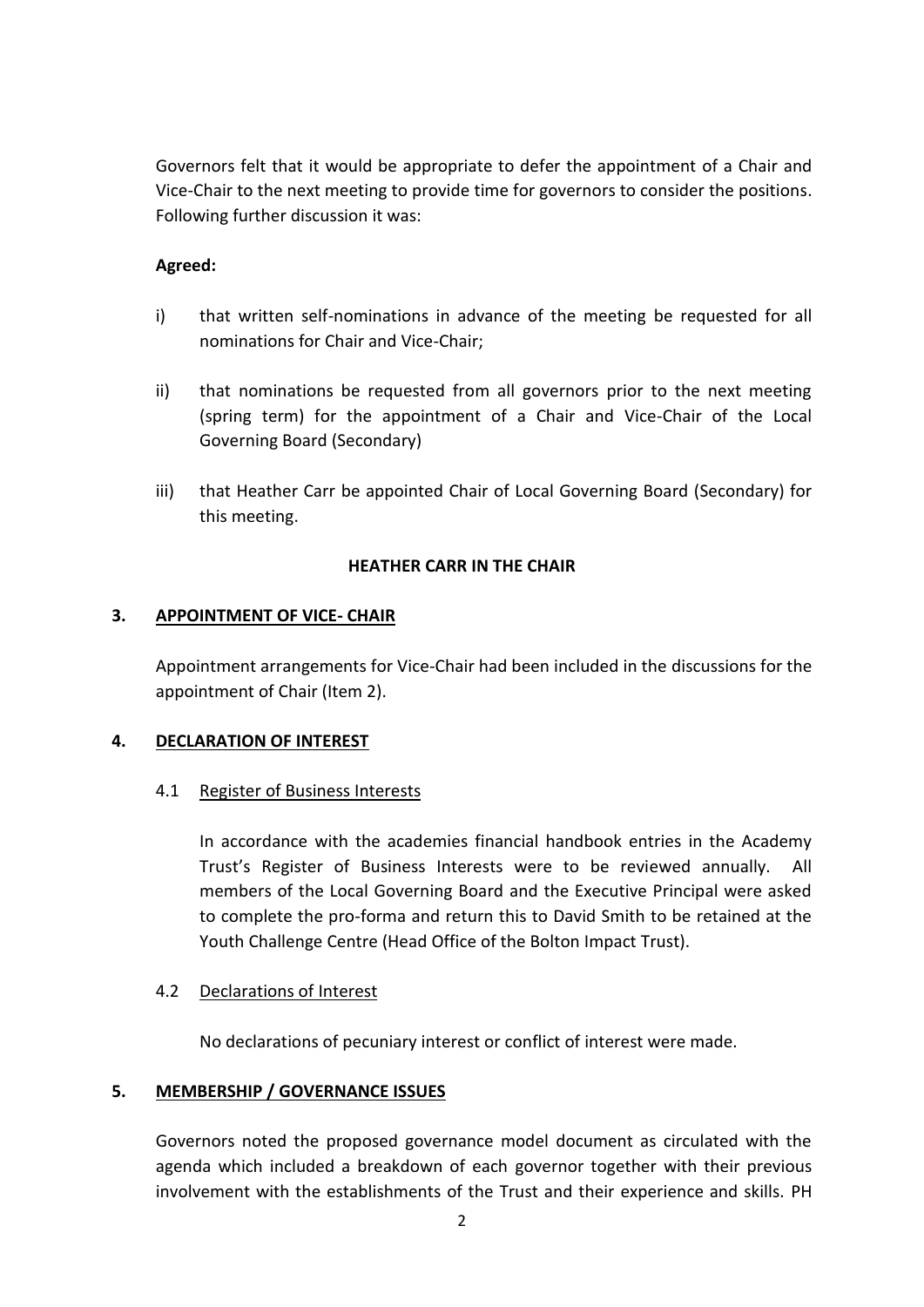thanked RP for putting himself forward to be Parent Governor and explained that historically these positions were very hard to fill, mainly due to the short stay provision.

Also circulated was a copy of the Local Governing Board's Terms of Reference and the Code of Governance. PH reported that the Education Funding Agency (EFA) had commented positively about the terms of reference in that they provided a useful checklist for effective governance. It was noted that the Academy Lead reports were also closely linked to the terms of reference.

PH directed governors to the document detailing governor roles and the key performance indicators. He asked if governors could indicate any preferences for areas of responsibility to which they could be linked with academy leads and undertake monitoring responsibilities on a termly basis. A model template would be provided for governors' to complete.

Following discussion on this issue it was:

### **Agreed:**

i) that the following governor roles be linked with key performance indicators and academy leads be approved:

| Finance                               | <b>Mark Hilton</b>    |
|---------------------------------------|-----------------------|
| <b>Capacity and Pupil Movement</b>    | Rodger Petch          |
| Safeguarding                          | Tanja Johnson         |
| <b>Health and Safety</b>              | Melanie Booth         |
| Ofsted Categories and SEF             | <b>Rachel Quesnel</b> |
| <b>Pupil Outcomes</b>                 | Andrea O'Callaghan    |
| <b>Pupil Behaviour and Attendance</b> | Siobhan Gulshan       |
| <b>Quality of Teaching</b>            | Andrea O'Callaghan    |
| <b>Pupil Destinations</b>             | Andrea O'Callaghan    |
| <b>Academy Staffing</b>               | Tanja Johnson         |
| Curriculum                            | <b>Heather Carr</b>   |

- ii) that the Terms of Reference for the Local Governing Board (Secondary) be approved;
- iii) that the Code of Governance be approved and a signed acceptance form returned to David Smith;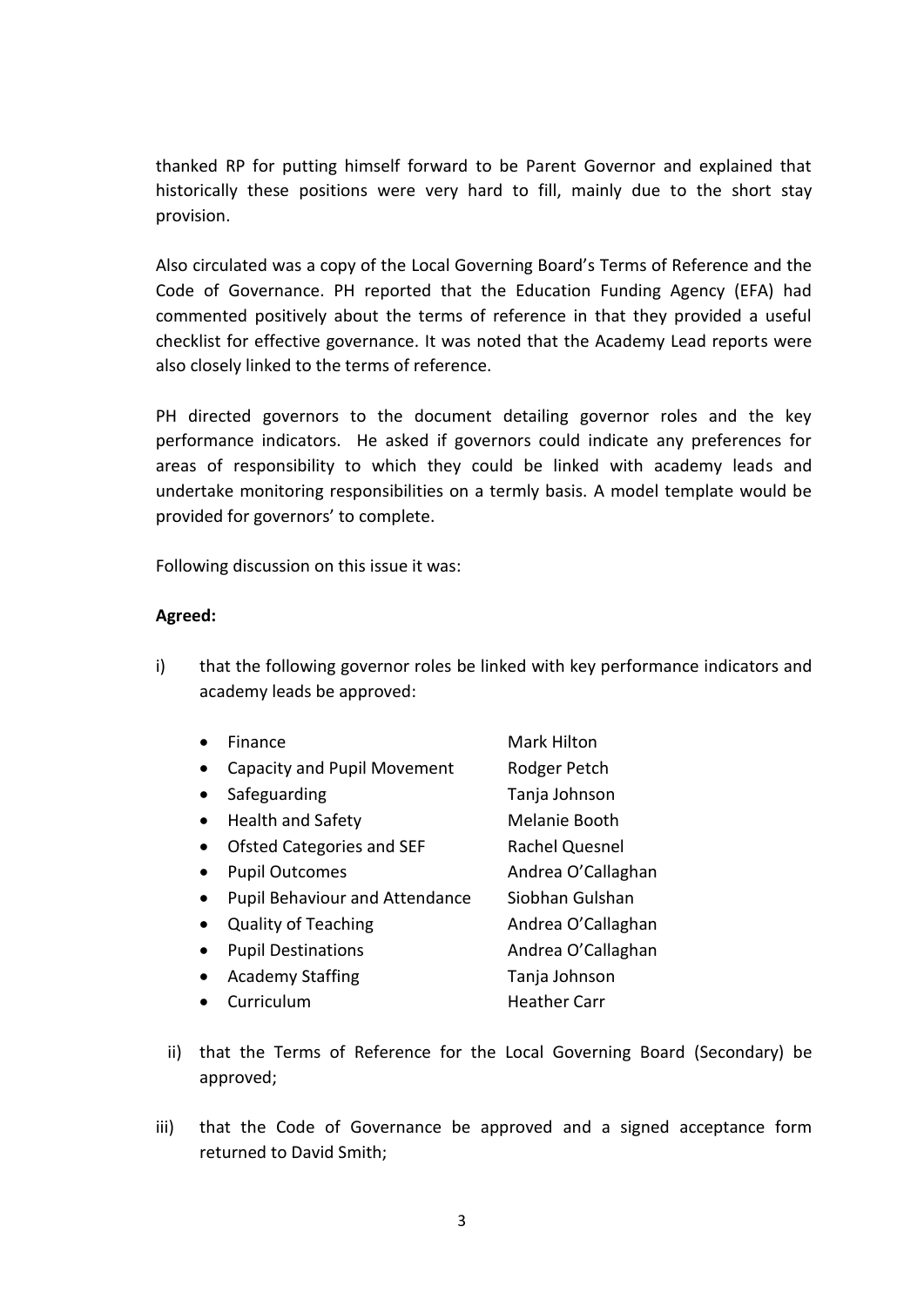- iv) that any governors who had not completed a DBS do so at their earliest convenience
- v) that all governors complete the Safeguarding Self-Declaration form and return this to David Smith to be stored under confidential cover at the Youth Challenge Centre (Head Office of the Bolton Impact Trust);

**Action:** Governors

### **6. MINUTES OF THE LAST MEETING AND MATTERS ARISING**

Governors received a copy of the minutes of the first meeting of the Local Governing Board held on 12 October 2016. Following consideration of the minutes as presented it was:

**Agreed**: to approve and sign as a correct record the minutes of the last meeting of the Local Governing Board held on 12 October 2016.

There were no matters arising from the minutes.

### **7. NOTIFICIATION OF ANY OTHER BUSINESS**

There were no items of Any Other Business reported.

### **8. NOMINATED GOVERNOR REPORTS**

8.1 Chairs' Briefing

The Clerk reported that as part of the Governor Services SLA, the Chair would be invited to attend the termly Chairs' Briefing sessions. These were held at the Bolton Science & Technology Centre where topical issues and items for each particular term were brought to the attention of Chairs in order to effectively lead their governing boards.

In response to questions the Clerk advised that if a governor indicated their intention to stand as Chair of the LGB she could add them to the distribution list to receive an invite for the spring term Chairs' Briefing session.

8.2 Bolton Governor Conference: The Changing Landscape – Getting It Right for Our Children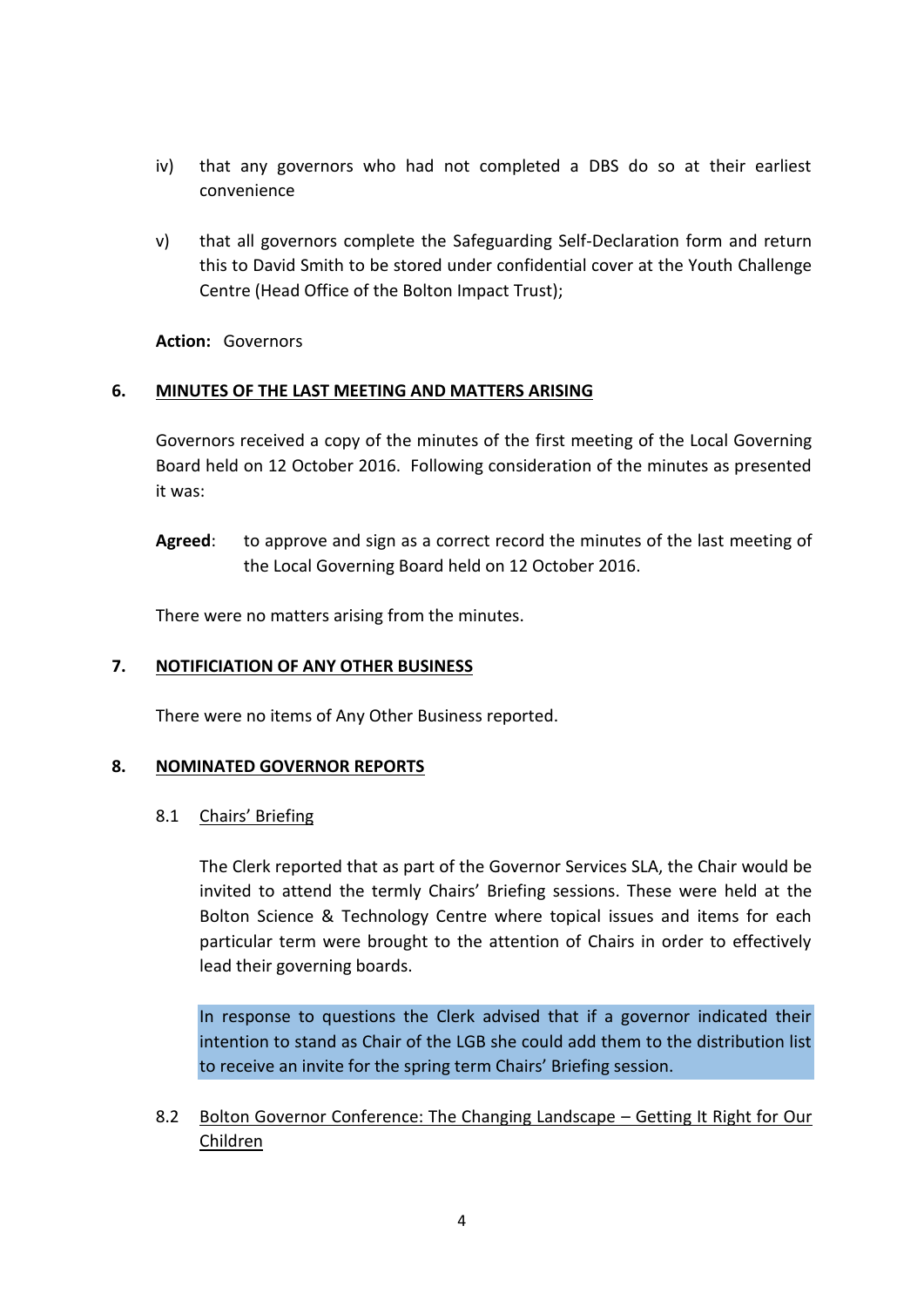The Clerk reported that the Governor Services Team had held their annual Governor Conference on Saturday 5 November 2016 from 8.30am until 2pm at the Last Drop Hotel with the theme of *'The Changing Landscape – Getting It Right for Our Children'.*

It was noted that Mary Powell, Chair of Bolton Impact Trust, had delivered a presentation to over 100 governors at the conference. The Clerk advised that Local Governors would be invited to future conferences.

### 8.3 Link Governor Report on Training

The Clerk reported that the 2016/17 Governance Training Programme was now available on the Governor Exchange and hard copies of the programme were circulated.

DS suggested that it would be appropriate to undertake a skills audit to ascertain the collective skills of governors and also any gaps in skills for which training could be identified.

JS reported that she had a Skills Audit template that she would email to DS.

**Action**: Julie Starkey (email template)

## **9. ACADEMY LEAD REPORTS TO LOCAL GOVERNORS**

### **9.1 Lever Park**

### 9.1.1 Brief Contextual Summary

Julie Starkey, Academy Lead at Lever Park, gave a brief introduction of the context of the Academy for governors' information. PH provided an update regarding the background of Lever Park joining the Trust, the journey of improvement and the current situation. Governors were informed that the school was entering into an informal stage of restructure.

### 9.1.2 Termly Report on CLA

The Academy Lead reported on the provision for Children Looked After, in particular that there were three Children Looked After on roll at the Academy and that the necessary support strategies were in place for these children including Personal Education Plans.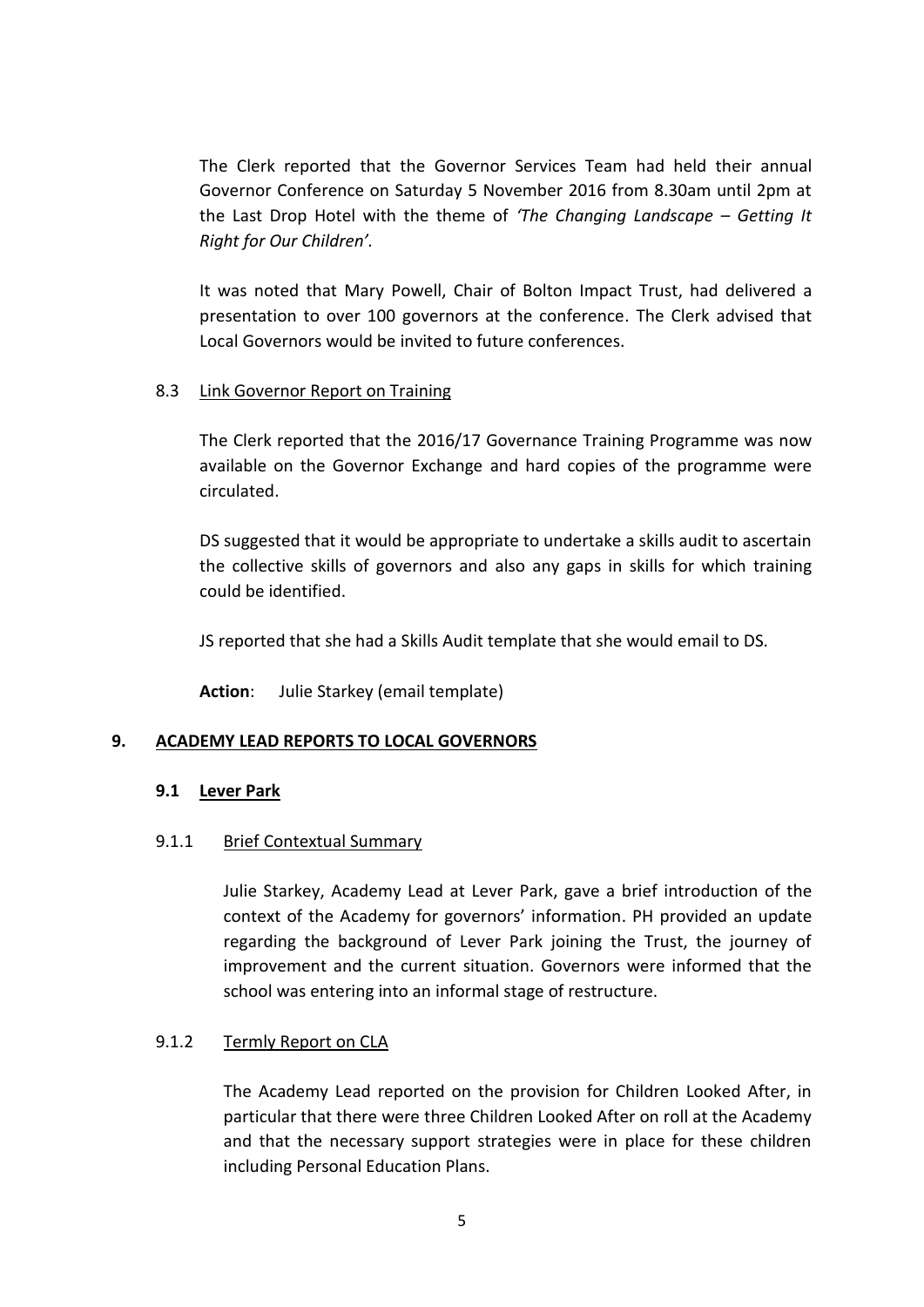### 9.1.3 Attendance and CME

The Academy was currently full at 69 pupils. JS reported that the attendance data analysis would be available for the next meeting. Attendance for the first half of the autumn term was 74.44%; key areas of significant persistent non-attendance had been identified in KS4 with the highest attendance typically occurring in Year 8.

One pupil was in the process via an annual review then Out of Borough panel for moving to a more appropriate provision.

There had been one successful reintegration into mainstream.

## 9.1.4 Review and approval of the Academy Self-Evaluation and Improvement Plan

Governors had received the following documents:

- Lever Park School Strategic Plan Sept 2016
- Lever Park School Self-Evaluation and Improvement Document Nov 2016 (SEID)
- Lever Park Development Plan Summary Nov 2016

A governor referred to the Strategic Plan and asked how achievable this was and if the plan was on track. JS explained that some areas were behind and it was suggested that a mid-year review be conducted and reasonable timescales be added to the plan. In response to questions JS reported that 'improving parental engagement' was embedded across the plan.

PH suggested that, to allow sufficient time to digest and discuss the information, the Strategic Plan and SEID be discussed in more detail at the next meeting.

- **Agreed**: That the Strategic Plan and SEID be deferred to the spring term meeting of the Local Governing Board.
- **Action**: Clerk (LGB agenda)

## 9.1.5 Emergency Evacuation / Invacuation

An emergency evacuation had taken place on 8 September 2016 and Fire Evacuation procedures had been updated and communicated to staff.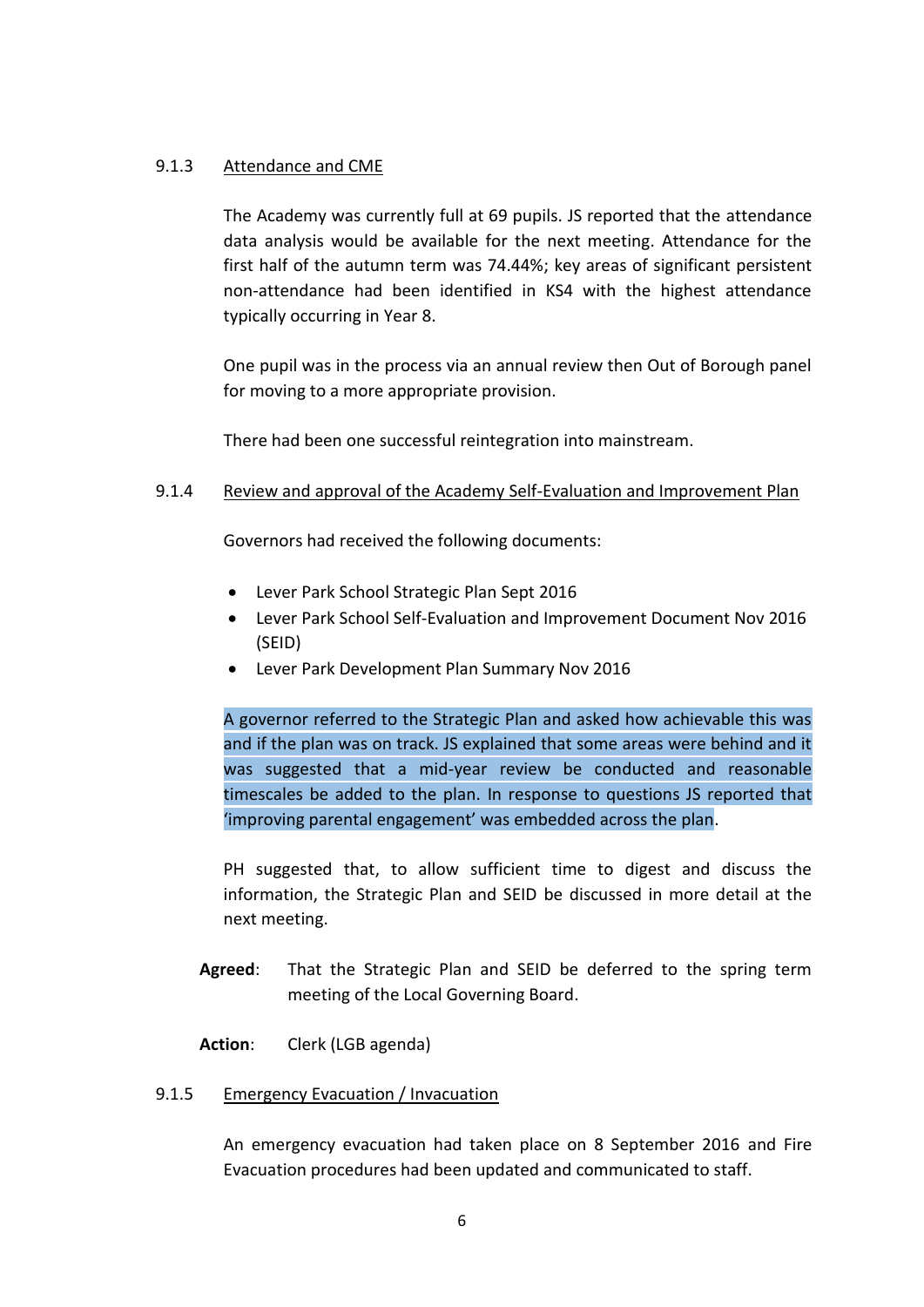Questions were welcomed. A governor asked how teachers were encouraged to teach in such challenging circumstances. JS reported that teachers often felt the work to be very rewarding and stated that she felt there had been a shift in understanding and staff also now had more knowledge of behaviours as a result of increased training. The Trust was also committed to developing Quality First Teaching.

### **9.2 Youth Challenge**

### 9.2.1 Brief Contextual Summary

Rebecca Leonard, Academy Lead at Youth Challenge, gave a brief introduction of the context of the academy for governors' information. The Academy catered for Key Stage 3 and 4 pupils who had been permanently excluded or were at risk of permanent exclusion. Pupils were now housed on one site and this often presented problems. There was a reduced curriculum focused on Numeracy and Literacy but there were plans to deliver Science to older students to prepare them for college.

## 9.2.2 Capacity and Pupil Movement

The provision was full at 80 places but 2 permanently excluded pupils had been admitted this week so the Academy was currently over capacity. RL explained that this was the biggest issue for the Academy and required careful monitoring and management. In response to questions PH reported that he was meeting with John Daly, LA Director of People on 29 November 2016 to discuss this matter further and find a solution. RL explained that Youth Challenge was designed to be a carousel school with the aim of reintegrating pupils back into mainstream school or specialised provision, however moving students out was a difficult and slow process due to lack of special provision. Placements continued to be in demand and there was also an increased number of SEN students which provided additional pressures as Youth Challenge was not set up to provide Special School provision so staff had to constantly adapt.

PH explained that the Local Authority currently provided 100% of the funding and had exclusivity of the services provided by Youth Challenge. In response to questions RL explained that the only other option for pupils excluded from mainstream school would be to place them in Alternative Provision (AP) however this was a concern as AP was usually not quality assured, not OFSTED registered and provided safeguarding concerns with children often being 'housed' as opposed to being educated. A Trustee added that AP was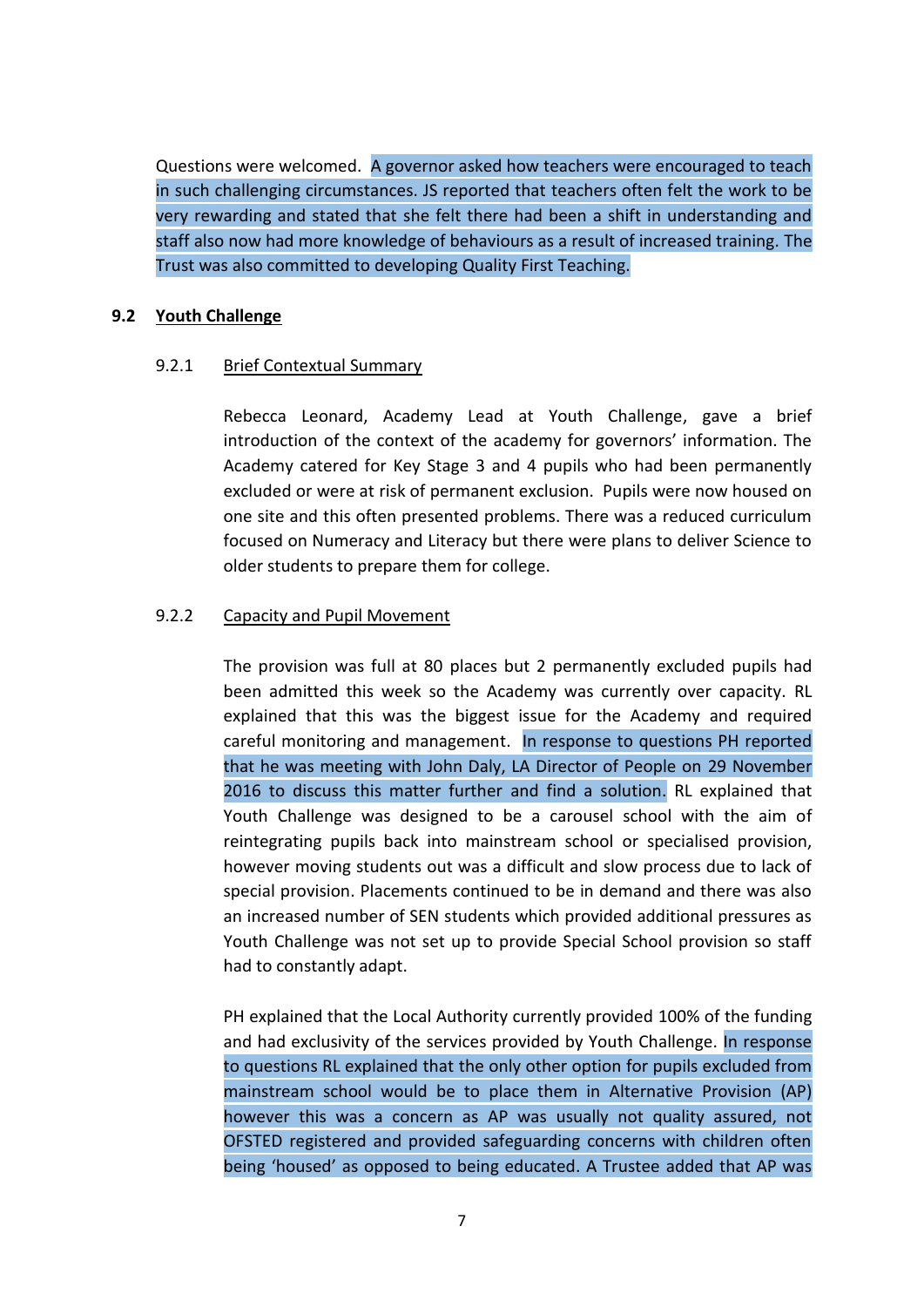# often very expensive and wouldn't think this would be a first choice option for the LA.

### 9.2.3 Termly Report on CLA

The Academy Lead reported on the provision for Children Looked After, in particular that there were seven Children Looked After on roll at the Academy and that the necessary support strategies were in place for these children including Personal Education Plans.

### 9.2.4 Attendance and CME

RL reported that pupil attendance was closely monitored by the Behaviour and Attendance Manager. Although attendance was always an issue with low numbers impacting significantly on figures, the attendance of all groups had improved from their mainstream setting.

### 9.2.5 Pupil Progress

RL reported that progress measures had changed for 2016/17 and the Trust had invested in developing a new progress monitoring system that linked closely into the curriculum and qualifications being delivered. This had been discussed in detail with the School Improvement Partner and Chair of Trustees. PH reported that Andrea O'Callaghan would be involved in this process in her capacity as Pupil Outcomes Link Governor.

### 9.2.6 Emergency Evacuation / Invacuation

An emergency evacuation had taken place on 6 October 2016 in 2 minutes 7 seconds. An invacuation had taken place in 1 minute 52 seconds.

### 9.2.7 Review and approval of the Academy Self-Evaluation and Improvement Plan

**Agreed:** That this be deferred to the spring term meeting

**Action**: Clerk (LGB agenda)

J Starkey and R Leonard were thanked for their reports. RL reported that she would email her presentation slides to governors.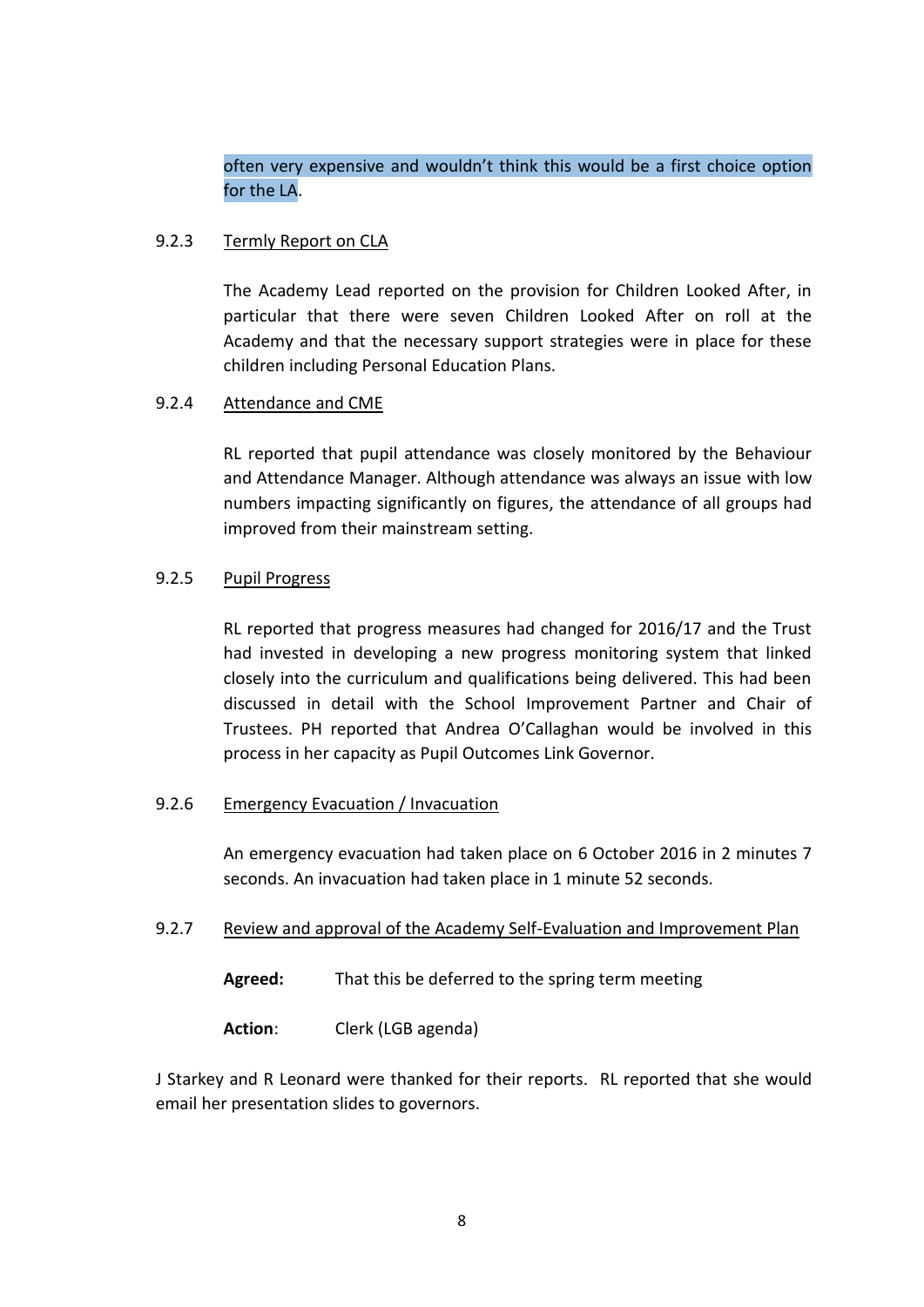### 9.3 Visit by School Improvement Professional (SIP)

Governors received and noted the provisional rolling note of discussions of the Bolton Impact Trust for the 2016/17 school year, produced by Ms Hillary D'Arcy, School Improvement Professional.

### 9.4 Current Financial Position

Governors were directed to the Bolton Impact Trust – Final Outturn Report from 1 April 2016 to 31 August 2016. DS explained that the budget position for the Trust had been provided at the introductory meeting and the report circulated highlighted the financial position for the Trust for the first set of accounts for the period 31 April to 31 August 2016. DS highlighted the table at Item 3.1 within the report which gave a final outturn position of a surplus of income exceeding the expenditure by £52,000 and an overview of the significant variance was provided.

DS then directed governors to the financial outturn position for individual academies, as detailed in Item 4.1 of the report. There was an internal charge to the academies to fund the Central Team and an overview of what this covered was provided. Governors were informed that whilst individual academies may have a deficit budget, the whole Trust budget needed to be managed as a surplus. DS explained that there would be a projected deficit budget for the new financial year; however, a savings programme was being devised in order to reduce overall costs for the Trust.

A governor asked if an Academy received additional funding if more pupils were admitted. Mr Smith explained that a top-up amount of £8,000 was received per additional pupil however the Academy would lose £8,000 per pupil if pupils left. PH stated that he would be discussing whether a charge should be levied for 80 places whether these were full or not at his meeting with the LA on 29 November 2016. RL reported that Youth Challenge was still required to provide staffing for 80 places even if the Academy was not full.

PH reported that the Chair of Trustees had requested that a pricing structure be provided for any additional work that the academies provided i.e. summer programmes / Outreach. No additional charge was currently made as these programmes helped to support the pupils but it was felt that this could not continue. DS added that he would also be applying for external funding to support this additional provision.

A governor asked if the Trust had a working relationship with Bolton Behaviour Support Service. PH explained that the work of Behaviour Support ended as soon as the pupil arrived and until that point they had not been provided with any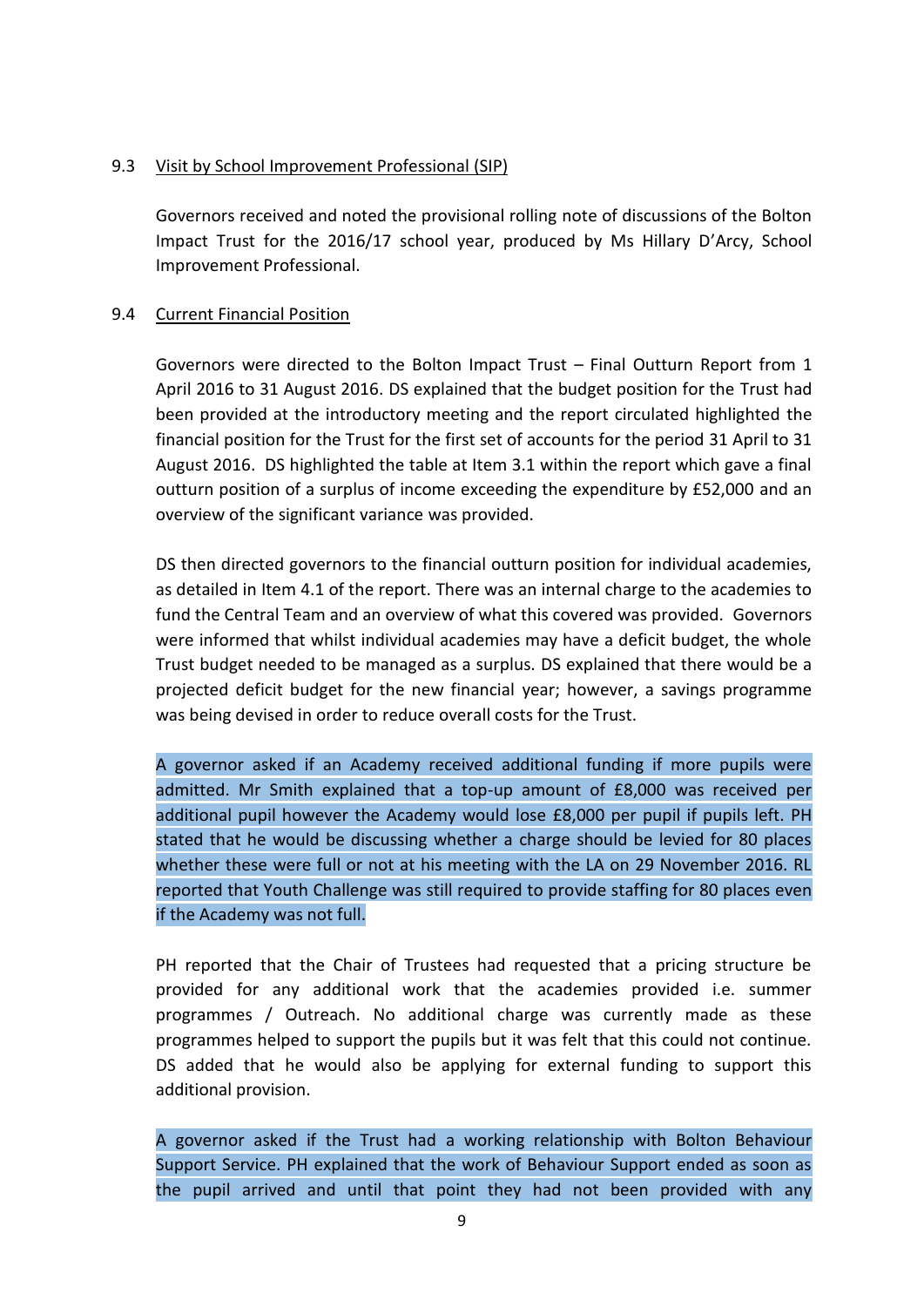information. Governors agreed that there needed to be a strategic focus on forging a relationship with Behaviour Support to ascertain who the challenging pupils were and be able to work with them sooner. PH added that the Trust would also need to work closely with the LA SEN team as there were an increasing number of SEN pupils taking up places.

Governors were directed to the Pension Fund Actual Variation report. A governor asked if the pension deficit had been inherited and therefore should be their responsibility. DS explained that the deficit was very high due to valuations on 31 August and this would apply to all academies. DS added that although the pension deficit was a risk for the Trust, all staff pensions were protected by the DfE. DS reported that the Greater Manchester Pension Fund had not yet informed academies of the employer pension rates for 2017/18 so these may increase.

Governors thanked Mr Smith for the financial report as presented.

### 9.5 Policy Ratification

Mr Hodgkinson reported on the policies which had been circulated to governors for ratification. He explained that there had been many policies drawn up to cover all issues for all the academies within the trust, some generic and some specific. PH suggested that there be a bank of generic policies for the Trust based on the ethos and vision agreed with individual specific procedures in place for each academy taking into account the individual needs and requirements of those academies.

It was noted that the policies would not be required to be ratified until this process had been finalised. It was noted that the Keeping Children Safe in Education Policy required updating.

- **Agreed**: That the Executive Principal to meet with Academy Leads to set the format for policy and procedure set up for the Trust and individual academies, details of which would be presented to the Trust Committees for approval and shared with individual local governing boards thereafter.
- Action: Executive Principal, Academy Leads, Clerk (Committee and Trust agenda)

### **10. APPRAISAL PROCEDURES**

## 10.1 Appraisal Procedures for Youth Challenge and Lever Park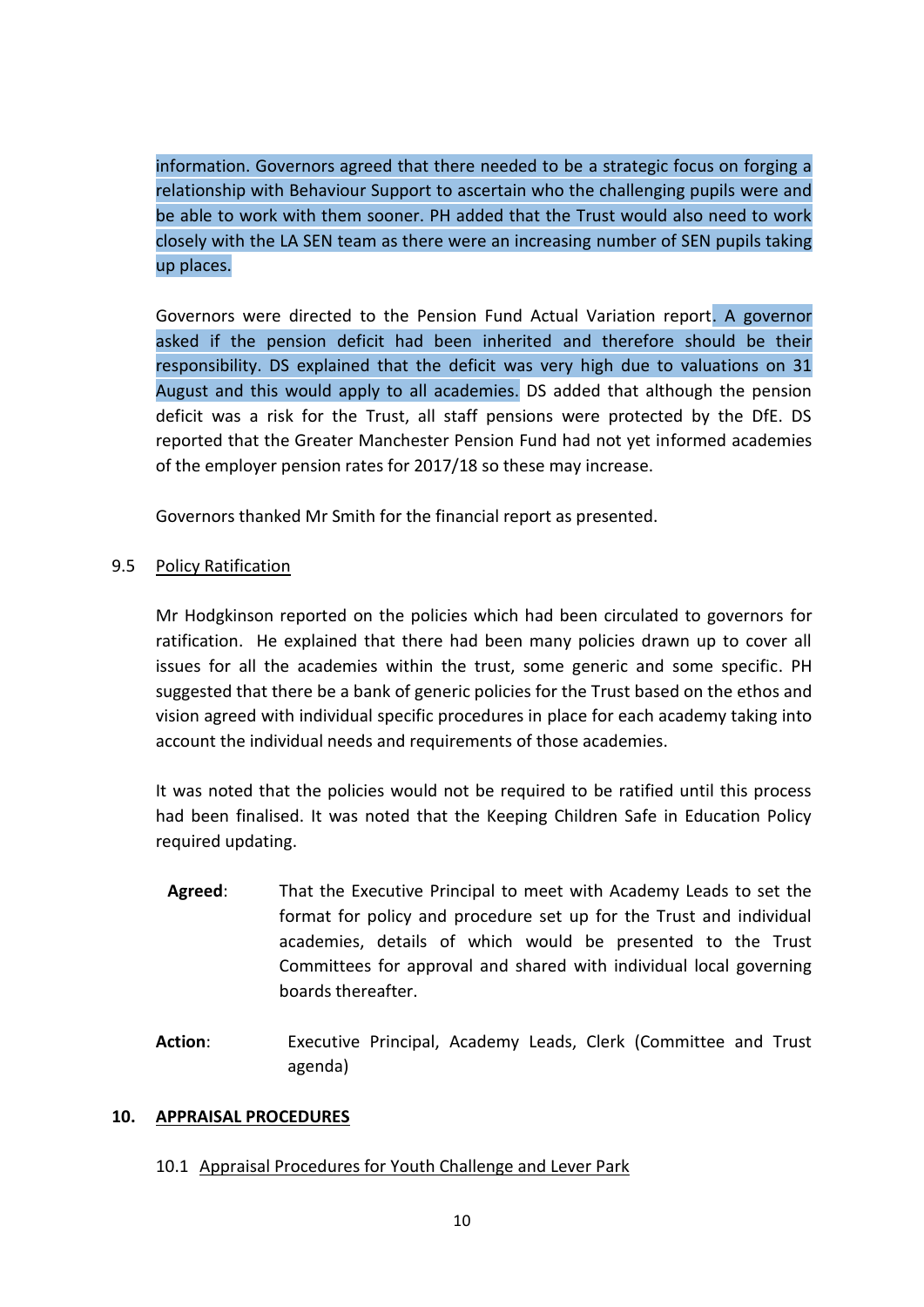The Vice-Principal gave details of a report presented to the Trust's Standards Committee giving details of the appraisal procedures for the academies within the Trust. It was reported that Performance Management of teachers had taken place across the Trust and the Academy Lead Performance Management commenced the previous day.

PH reported that governors on the Medical LGB had discussed the most appropriate method of reporting on appraisal procedures and it had been suggested that the strategic decision of appraisal procedures for the academies within the Trust lay with the Standards Committee; however, this information should then be shared with each local governing boards for the academies within their remit. A governor stated that LGBs should review their own appraisal procedures for ratification by the Trust. Governors discussed this and agreed that this would be a sensible approach and suggested that the appraisal reports for Youth Challenge and Lever Park be presented at the next meeting.

- **Agreed:** i) That LGBs review their own Academy appraisal procedures for ratification by the Trust ii) That appraisal reports for Youth Challenge and Lever Park be presented at the Spring term LGB meeting iii) That Appraisal Procedures be a standard autumn term agenda item for future meetings
- **Action:** Academy Leads (present report), Clerk (next agenda**)**

### 10.2 Appraisal Procedures for the Executive Principal

It was noted that the reporting process on the appraisal procedure for the Executive Principal lay with the Trustees rather than the Local Governing Boards.

### **11. NATIONAL DATABASE OF GOVERNORS/TRUSTEES**

The Clerk had submitted a report with the agenda papers, from 1 September 2016 academy and multi-academy trusts (MATs) must provide information about their governance membership on a Government web based system called 'Edubase'. It was proposed that this would enable the Department for Education to quickly and accurately identify individuals who held a role in governance and also assist in identifying individuals that governor more than one context.

The Academies Financial Handbook had been amended to require academy trusts to provide information about their members and trustees as well as, in the case of MATs, those sitting on any local governing bodies that may be in place.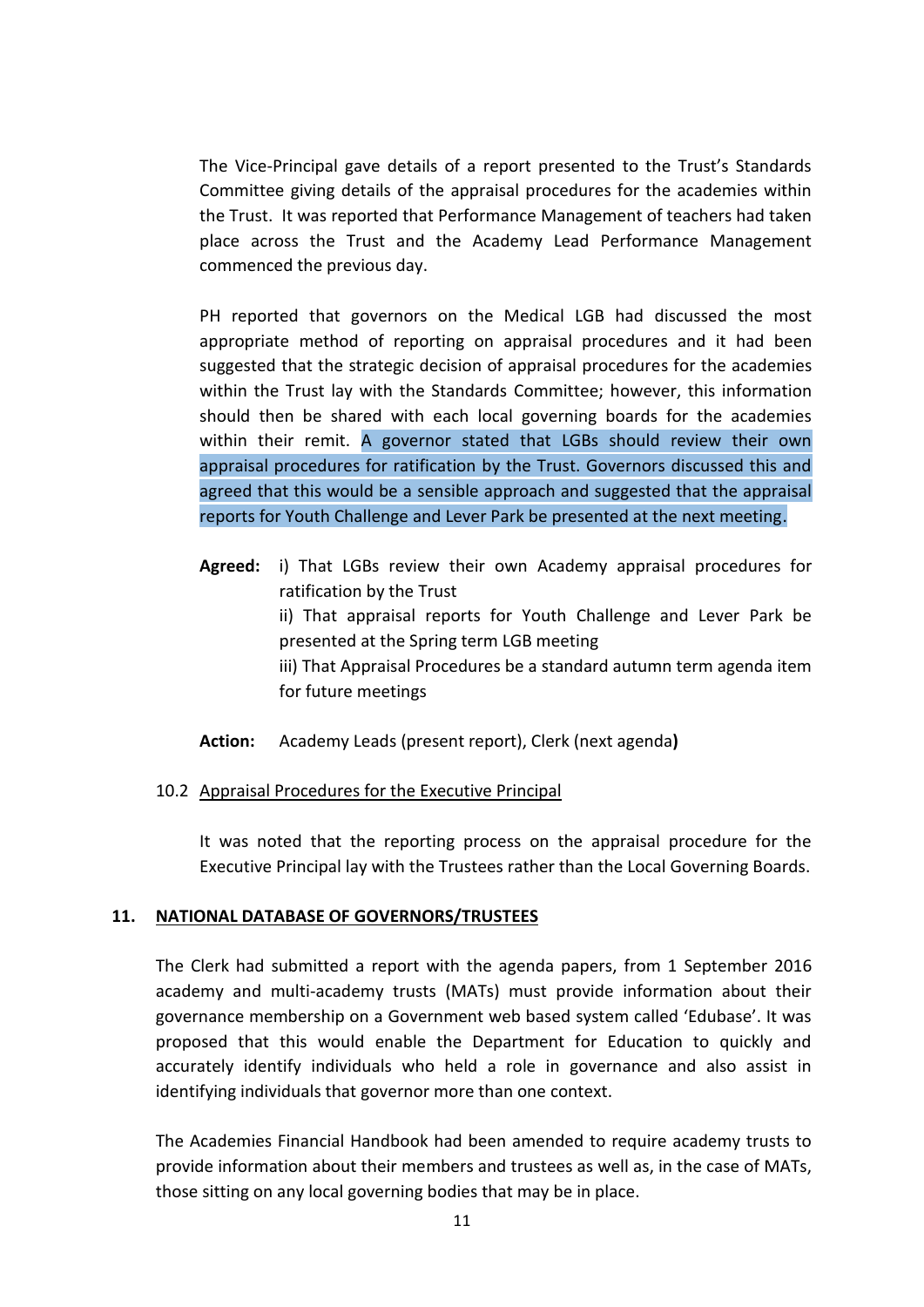Generally, academy trusts were required under their funding agreements to provide to the Secretary of State information that was requested about the academy trust or the academy, to which the Secretary of State regards as necessary to fulfil his/her role and responsibilities.

The Clerk advised that general data such as names, terms of office etc. would be collected on the Edubase system and would be made publicly available on the website; however, personal data on individuals such as dates of birth would not be published on the website. The governance data that was not publically available would be encrypted within the system and access will be restricted to a small number of users who need it to fulfil their official responsibilities. The email address of the chair of the board will be made available to regional schools commissioner offices on request where they need direct contact with the chair.

Trusts will have secure access to the Edubase system and therefore entry of the data needs to be conducted by a dedicated member of staff. DS reported that he would contact all governors to obtain the contact details needed to update Edubase.

## **Agreed:**

- i) that governors note the statutory requirement.
- ii) that the Finance Director be delegated authority to ensure that the governance information be uploaded onto the 'Edubase' website at the earliest opportunity.

## **12. SCHOOL TEACHERS PAY AND CONDITIONS 2016**

The Clerk reported that the School Teachers Pay and Conditions document had recently been updated by the Department for Education, and, in negotiation with local trades unions, Bolton Council had incorporated the changes within the agreed Model Pay Policy and related staffing policies for use by Bolton schools. The headline changes to the [Pay Policy](https://extranet.bolton.gov.uk/website/pages/view.aspx?f=Pay%20Policy-HR.docx) were;

- A 1% increase to all spinal column points and additional allowances e.g. TLR, SEN payments
- Removal of the T6A spinal column point, which was introduced last year in response to the Department for Education 'differential' pay award.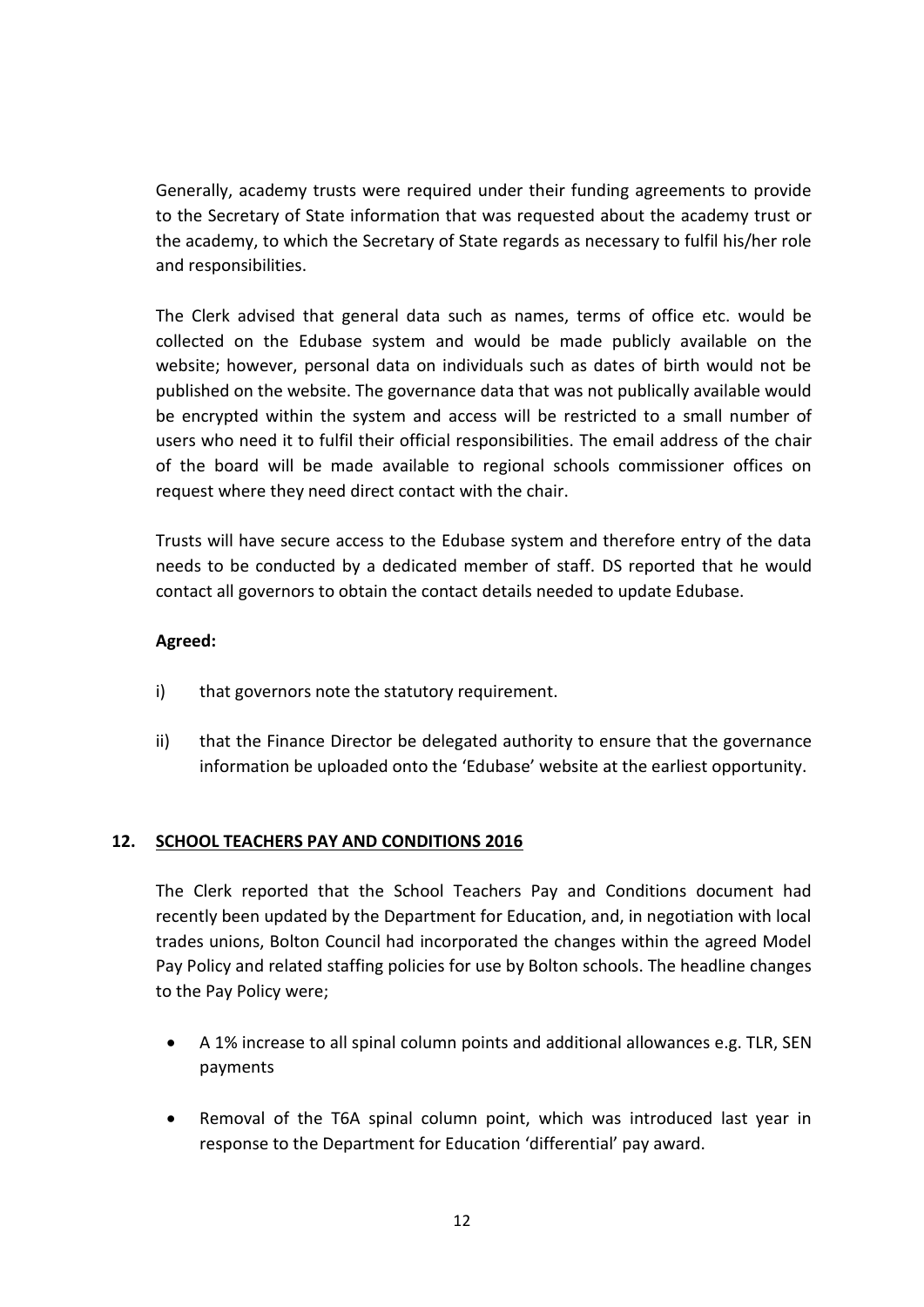CB reported that the Trust's Pay Policy was based on the LA model policy including the 1% increase and would be presented at the Trust meeting for approval.

**Agreed:** That governors note the amendments to the model revised Pay, [Appraisal](https://extranet.bolton.gov.uk/website/pages/view.aspx?f=Appraisal,%20Performance%20Management%20Policy-HR.docx)  [and Performance Management](https://extranet.bolton.gov.uk/website/pages/view.aspx?f=Appraisal,%20Performance%20Management%20Policy-HR.docx) and [Managing Teachers' Capability Policies](https://extranet.bolton.gov.uk/website/pages/view.aspx?f=Managing%20Teachers) and that approval of those policies, together with the 1% increase to all spinal column points and additional allowances, be referred to the Trust Board for approval.

### **13. GOVERNOR SERVICES COMMUNICATION**

### 13.1 Governor Services Twitter Account

The Clerk reported that from September 2016 the Governor Services team had introduced a new form of electronic communication via a Twitter social media account.

There would be a live twitter feed displayed on the home-page of the Governor Exchange website and users of Twitter could search for the Governor Services Twitter handle at @boltongovserv.

## 13.2 Governance Surgeries

As part of the development of services for governance in Bolton, the Clerk reported that the Governor Services Team has identified an additional means of support in order to advise and support governors, trustees and school leaders. The aim was to introduce a number of 'Governance Surgeries' drop in sessions, available for individuals or groups of governors and trustees to attend in order to receive advice and guidance on either general issues or very specific issues pertaining to their own board or school.

The surgeries would be held on the last Friday of every calendar month at Bolton Science and Technology College, Minerva Road, Farnworth, BL4 0HA, during term time and office hours, however, an out of hours session could be held by special arrangement. The service would be free of charge to those schools that purchase the Clerking and Support Service Level Agreement.

## **14. SCHOOL TERM AND HOLIDAY DATES 2017/18**

The Clerk advised that there had been changes to the standard Local Authority School Term and Holiday Pattern from the 2017/18 academic year. PH reported that he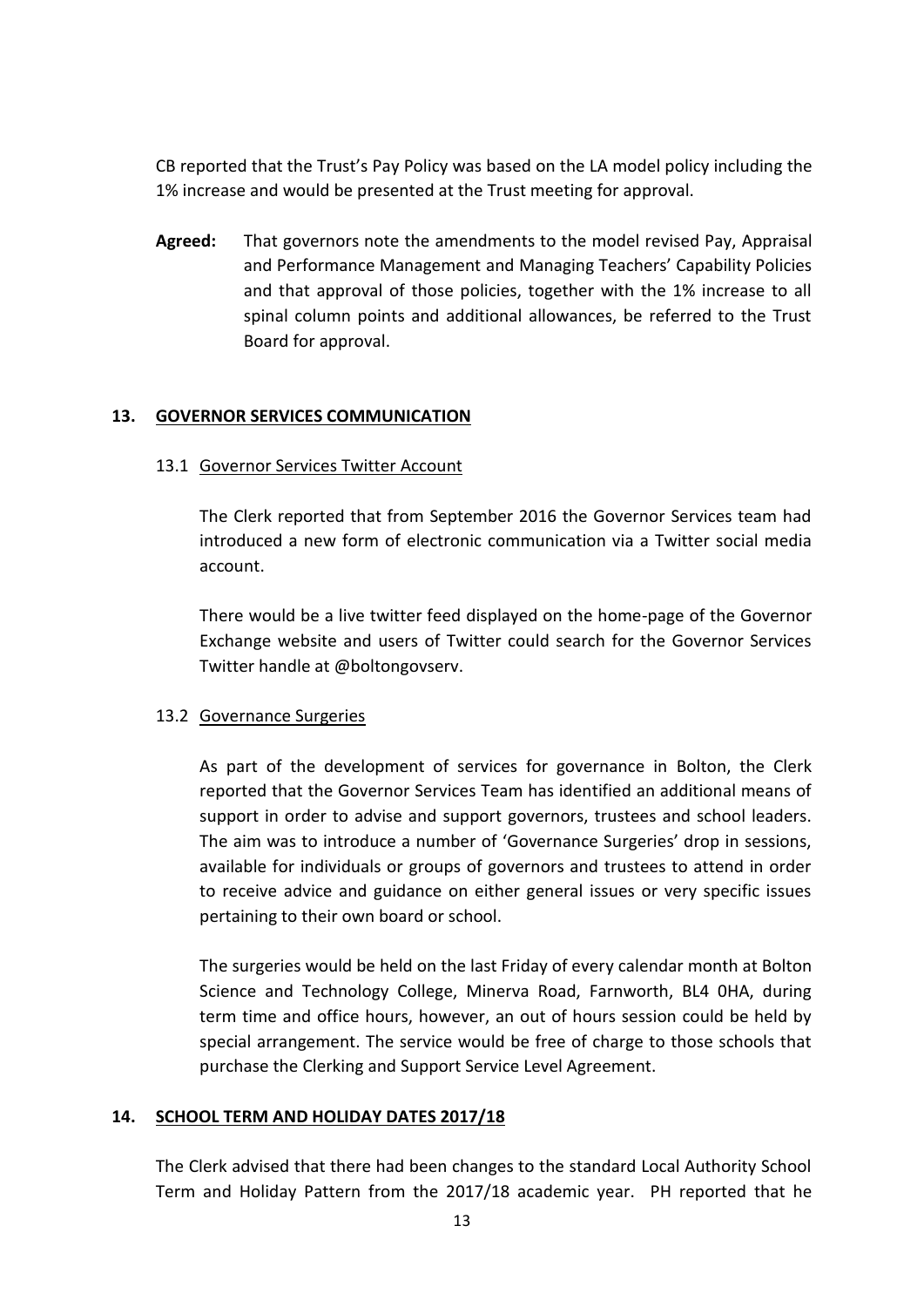would be proposing to the Trust at their meeting on 12 December that the LA model be adopted. Dates would be cascaded to the LGBs in the Spring term.

**Action**: Trust Board Clerk (next LGB agenda)

### **15. DATES OF NEXT LOCAL GOVERNING BOARD MEETINGS**

**Agreed:** That the next meetings of the Local Governing Board (Secondary) be arranged as follows:

| • Spring term $2017 -$ | Tuesday 7 February 2017 at 4.00 pm |
|------------------------|------------------------------------|
|                        | Venue: Youth Challenge             |
| • Summer term 2017-    | Tuesday 9 May 2017 at 4.00 pm      |
|                        | Venue: Lever Park                  |

PH requested that governors contact Academy Leads regarding the KPI links in the meantime.

### **16. CONSENT TO ABSENCE**

**Agreed:** To consent to the absence of Melanie Booth and Rachel Quesnel from this meeting.

### **17. ANY OTHER URGENT BUSINESS**

There were no items of any other business reported.

Staff members (apart from the Executive Principal and Academy Leads) left the meeting.

### **18. CONFIDENTIAL STAFFING ITEM**

The Governing Board having designated the details of discussion of this matter as Confidential under the Academies Articles of Association this information is excluded from these minutes.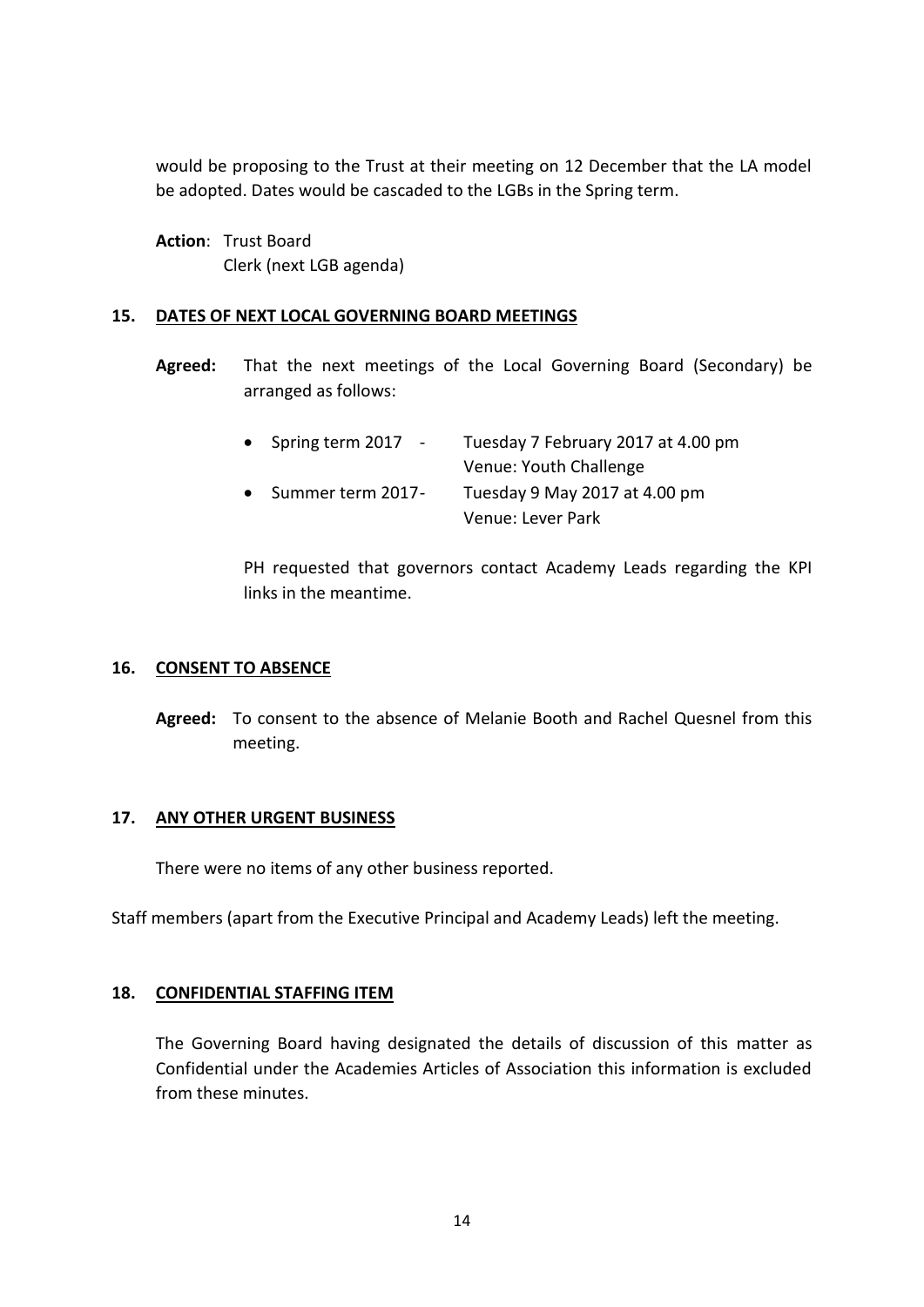### **19. CONFIDENTIALITY**

- **Agreed:** That the following matters discussed at this meeting be designated as confidential in accordance with the Academy's Memorandum and Articles of Association:
	- Minute Number 18

The Chair thanked governors for their attendance and closed the meeting at 18.35.

#### **SUMMATIVE ACTIONS:**

| Minute No.     | Responsible        | <b>Action</b>                                                                                                |
|----------------|--------------------|--------------------------------------------------------------------------------------------------------------|
| $\overline{2}$ | Clerk              | Circulate written self-nomination forms for the election<br>of Chair of the LGB (Secondary) to all governors |
| 4.1            | <b>LGB</b>         | Complete Register of Business Interest Forms                                                                 |
| 5              | <b>LGB</b>         | Complete Code of Governance acceptance form                                                                  |
| 5              | <b>LGB</b>         | Complete Safeguarding Self-declaration form                                                                  |
| 8.3            | JS                 | Email template to DS                                                                                         |
| 9              | <b>RL</b>          | Email presentation slides to governors                                                                       |
| 9.5            |                    | PH, Academy Leads Format for approval of policy and procedure                                                |
| 11             | <b>DS</b>          | Governor information to be uploaded onto Edubase                                                             |
| 12             | <b>Trust Board</b> | Approval of recommendation from LGB for School<br>Teachers' Pay and Conditions 2016                          |
| 14             | <b>Trust Board</b> | Approval of School Term and Holiday Dates                                                                    |

### **ITEMS FOR NEXT AGENDA:**

Election of Chair and Vice-Chair Review of Academy Self-Evaluation and School Improvement Plan Format for approval of Academy policy and procedures Appraisal Reports School Term and Holiday Dates 2017/18 – report back to LGB